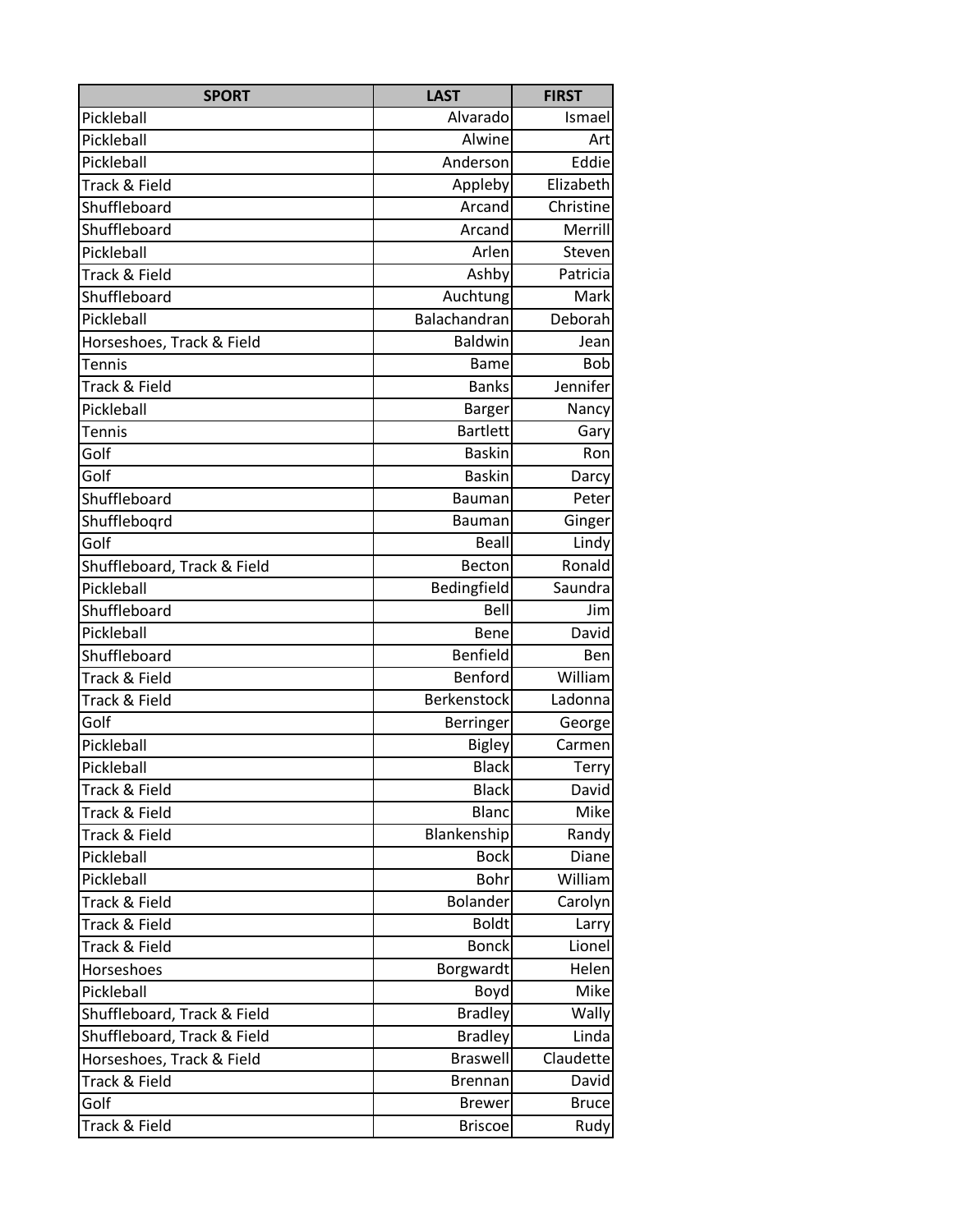| Golf                            | <b>Brissette</b> | Judy         |
|---------------------------------|------------------|--------------|
| Golf                            | <b>Brown</b>     | Janet        |
| Pickleball                      | <b>Brown</b>     | Tom          |
| Pickleball                      | <b>Brown</b>     | Gail         |
| <b>Tennis</b>                   | <b>Brown</b>     | Roy          |
| Track & Field                   | <b>Brown</b>     | Tom          |
| Track & Field                   | <b>Brown</b>     | Jodie        |
| Pickleball                      | <b>Buck</b>      | Rudy         |
| Pickleball                      | <b>Burgess</b>   | Helen        |
| Tennis                          | <b>Burkett</b>   | Bob          |
| Pickleball                      | <b>Busker</b>    | Bil          |
| Pickleball                      | <b>Butler</b>    | <b>Steve</b> |
| Pickleball                      | <b>Byers</b>     | Denise       |
| Shuffleboard                    | Camaione         | Mack         |
| Golf                            | Candler          | John         |
| <b>Tennis</b>                   | Carrion          | Ramon        |
| Golf                            | Carroll          | Carl         |
| Pickleball                      | Cash             | Paul         |
| Pickleball                      | Cater            | Leslie       |
| Pickleball                      | Cater            | Jeff         |
| Tennis                          | Catlin           | Curtis       |
| Shuffleboard                    | Caverley         | Clark        |
| Golf                            | Chalfant         | <b>Silas</b> |
| Pickleball                      | Champagne        | Madonna      |
| Track & Field                   | Chapman          | Roger        |
| Golf, Horseshoes, Track & Field | Cheney           | <b>Dick</b>  |
| Tennis                          | Childs           | Walter       |
| Pickleball, Track & Field       | Civitarese       | Sandy        |
| Shuffleboard                    | Clarin           | Ozcar        |
| Pickleball                      | Clark            | Samuel       |
| Golf                            | Colledge         | Wayne        |
| Tennis                          | Collier          | Joanne       |
| Pickleball                      | Conger           | Margaret     |
| Pickleball                      | Cook             | Linda        |
| <b>Tennis</b>                   | Cordero          | Karola       |
| <b>Tennis</b>                   | Corn             | <b>Terry</b> |
| Golf                            | Cote             | Michael      |
| Golf                            | Cousineau        | Marilyn      |
| Pickleball                      | Crichlow         | George       |
| Pickleball                      | Crinion          | Kevin        |
| Pickleball                      | Croud            | Jan          |
| Golf                            | Cruise           | Joyce        |
| Track & Field                   | Cseh             | Robert       |
| <b>Tennis</b>                   | Curry            | Kenneth      |
| Track & Field                   | Daniels          | Jim          |
| <b>Tennis</b>                   | Darrow           | Svetlana     |
| Pickleball                      | Davis            | Donna        |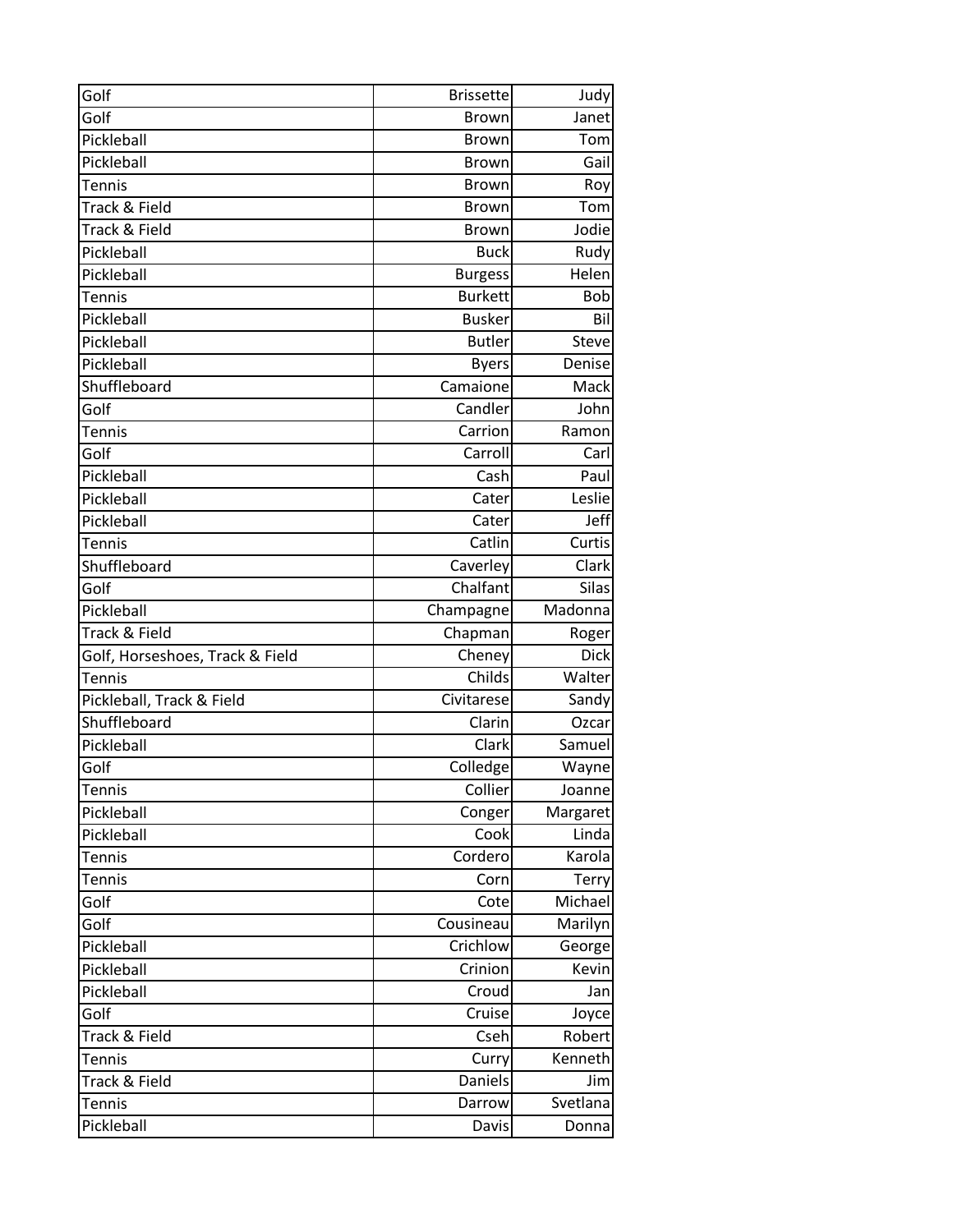| <b>Tennis</b>                       | <b>Davis</b>    | Gwendolyn      |
|-------------------------------------|-----------------|----------------|
| Track & Field                       | Davis           | Steve          |
| Golf                                | Dawson          | <b>Brian</b>   |
| Pickleball                          | De Curtis       | Michael        |
| Tennis                              | DeAngelis       | Richard        |
| Track & Field                       | Debault         | Boyd           |
| Horseshoes, Track & Field           | Deem            | Ronald         |
| Golf                                | del Valle       | Linda          |
| Shuffleboard                        | DeLucia         | Ralph          |
| Shuffleboard                        | Deninno         | Scott          |
| Golf                                | DeRousse        | June           |
| Pickleball                          | Diaz            | Margie         |
| Track & Field                       | Diller          | Linda          |
| Golf                                | Doerrer         | Curt           |
| Shuffleboard, Tennis, Track & Field | Doherty         | John           |
| <b>Tennis</b>                       | Dooley          | Kevin          |
| Tennis                              | Dorsey          | Nancy          |
| Golf                                | Doten           | Harold         |
| Golf                                | Doubet          | Thomas         |
| Golf                                | Doubet          | Connie         |
| Golf                                | Downer          | Kevin          |
| Track & Field                       | Doyle           | Sandy          |
| Pickleball                          | Dressler        | Dean           |
| Pickleball                          | Drury           | Kim            |
| Golf                                | Duncan          | Janice         |
| Golf                                | Dunning         | Ira            |
| Track & Field                       | Durden          | Jeffery        |
| Pickleball                          | Eagleton        | Patty          |
| Pickleball                          | Eason           | Jan            |
| Tennis                              | Eason           | Donald         |
| Shuffleboard                        | Eastburn        | John           |
| Horseshoes                          | Edison          | William        |
| Track & Field                       | Edwards         | Wayne          |
| Track & Field                       | Edwards         | <b>Bruce</b>   |
| Track & Field                       | Edwards         | Dian           |
| Pickleball                          | Ehrhard         | George         |
| Shuffleboard                        | Ellis           | Doug           |
| Track & Field                       | Ellis           | John           |
| Track & Field                       | Elmhorst        | Fritz          |
| Pickleball, Tennis                  | Epler           | <b>Douglas</b> |
| Golf                                | Etzel           | Donna          |
| Track & Field                       | Fabra           | Oscar          |
| <b>Tennis</b>                       | Fahey           | Jane           |
| Pickleball                          | Falckenberg     | Ed             |
| Track & Field                       | Fallot          | John           |
| Track & Field                       | Ferguson        | Samuel         |
| <b>Tennis</b>                       | <b>Filippis</b> | Loredana       |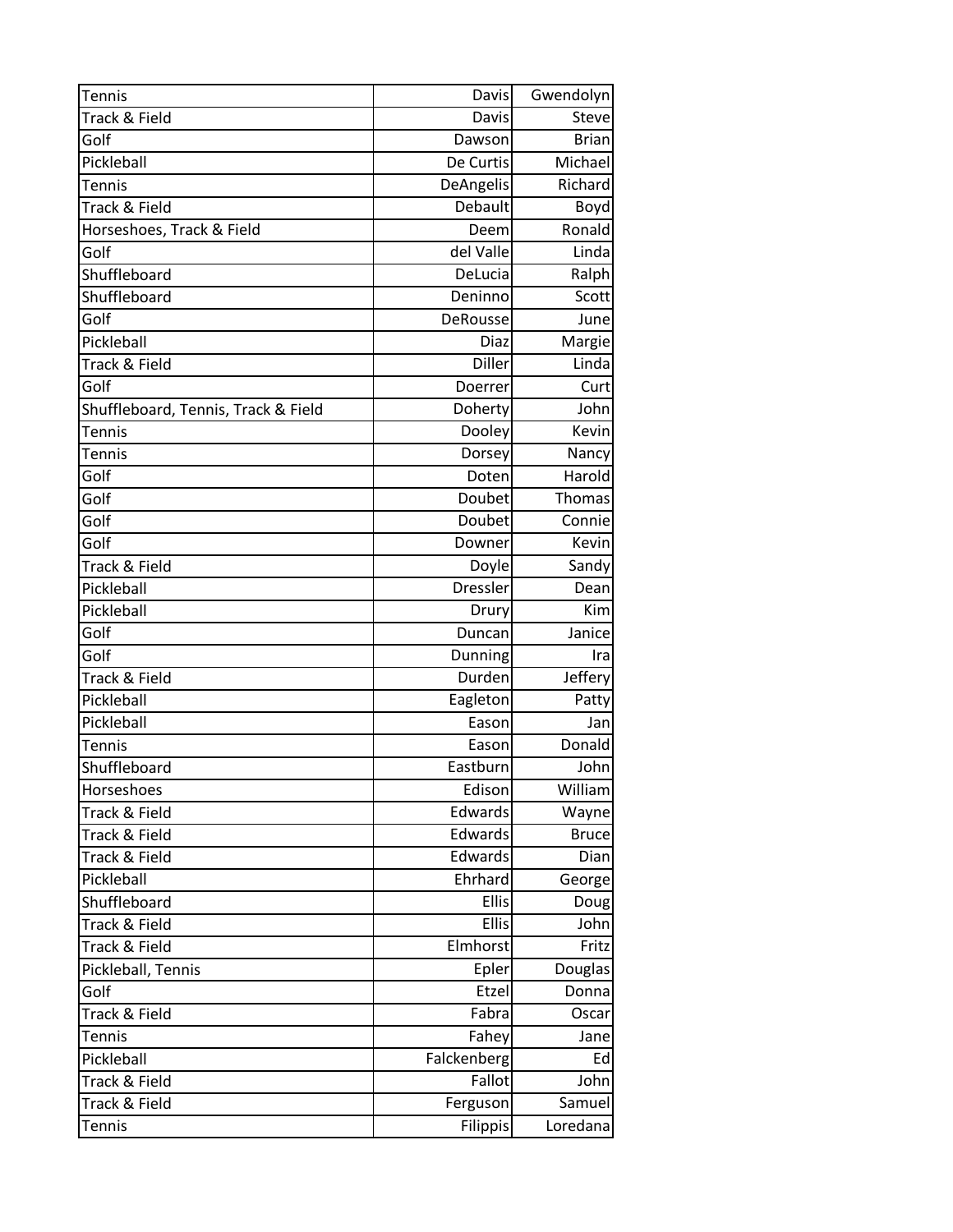| Golf                      | Fioravanti     | <b>Vicki</b>  |
|---------------------------|----------------|---------------|
| Horseshoes                | Fletcher       | <b>Rick</b>   |
| Pickleball                | Fly            | Daniel        |
| Shuffleboard              | Friedl         | Jon           |
| Pickleball                | Fry            | Bob           |
| Shuffleboard              | Frye           | Virginia      |
| Golf                      | Fuller         | Julia         |
| Golf                      | Fuller         | James         |
| Horseshoes                | Gallus         | Richard       |
| Track & Field             | Gattman        | Louis         |
| Track & Field             | Gaudioso       | Bob           |
| Golf                      | Geaney         | Joe           |
| Horseshoes                | Geiger         | Paul          |
| Pickleball                | Gibson         | Sheila        |
| Shuffleboard              | Gierach        | Eldred        |
| Pickleball                | Gilbert        | Gary          |
| Track & Field             | Gillis         | Georgie       |
| Shuffleboard              | Giusti         | <b>David</b>  |
| Shuffleboard              | Giusti         | Viola         |
| Golf                      | Gnagy          | Max           |
| Track & Field             | Godin          | Lisa          |
| Pickleball                | Gonzalez       | Erica         |
| Track & Field             | Gonzalez       | Benedieto     |
| Horseshoes                | Graham         | Douglas       |
| Golf                      | Gray           | Lee           |
| Pickleball                | Gray           | <b>Stuart</b> |
| <b>Tennis</b>             | Greene         | Robert        |
| Pickleball                | Guenst         | William       |
| Pickleball                | Guess          | Dale          |
| Pickleball                | Gulino         | Sue           |
| Golf                      | Guty           | Art           |
| <b>Tennis</b>             | Haldeman       | John          |
| Golf                      | Hall           | Ronnie        |
| Golf, Shuffleboard        | Hall           | Jack          |
| Pickleball                | Hall           | Annette       |
| Golf                      | Hall Pohlman   | Lucinda       |
| Shuffleboard              | Hanfield       | Mark          |
| Track & Field             | Harasti        | Tom           |
| Track & Field             | Harboe         | William       |
| Pickleball                | Hardesty       | Tom           |
| Pickleball                | <b>Harkins</b> | Cynthia       |
| Pickleball                | Harris         | Bill          |
| Golf                      | Harrison       | Glenn         |
| Horseshoes, Track & Field | Harstad        | <b>Betty</b>  |
| <b>Tennis</b>             | Harvey         | Laura         |
| Pickleball                | Harwell        | Susan         |
| Pickleball                | Hatley         | Stephen       |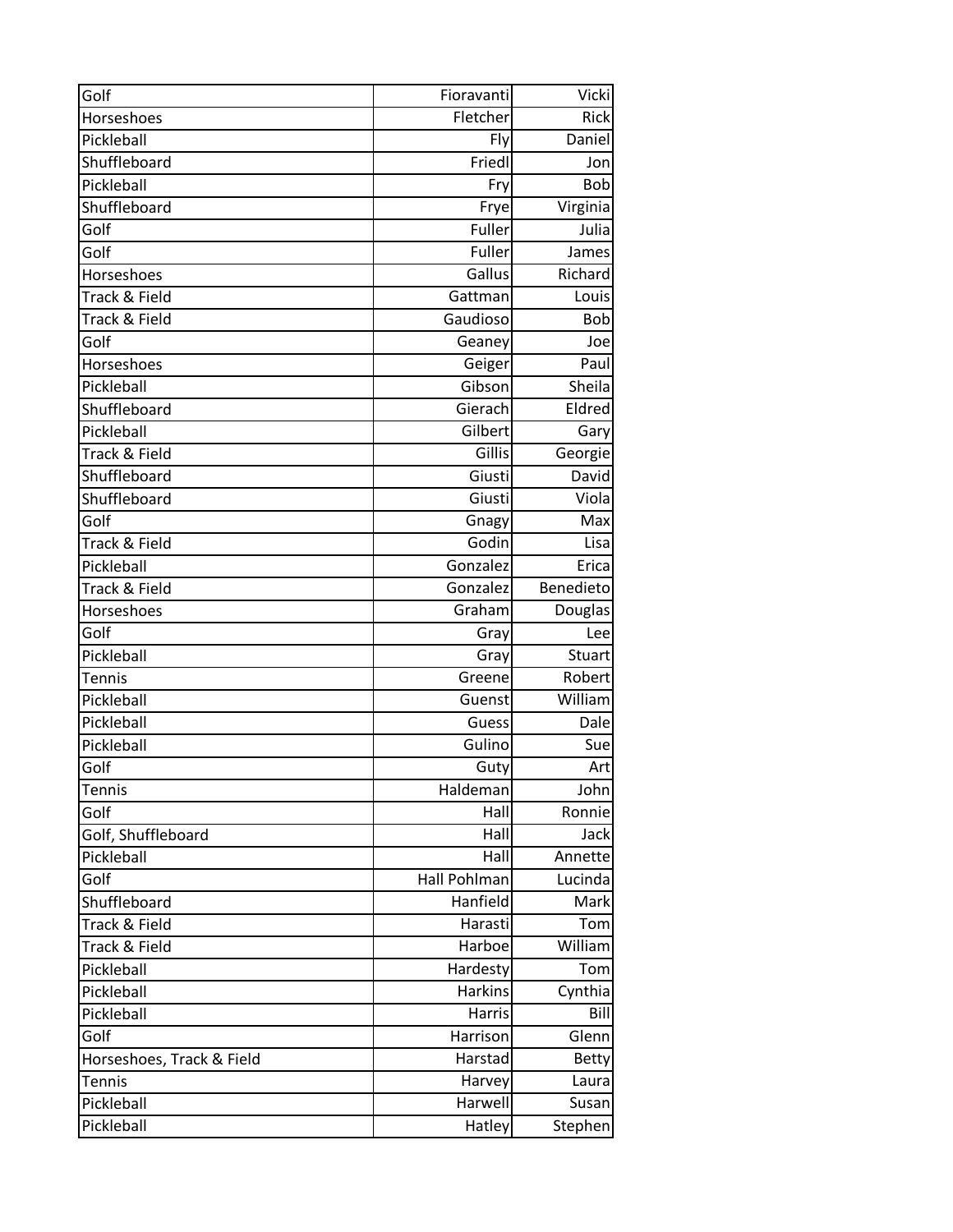| Track & Field               | <b>Hawkins</b>    | Sonder         |
|-----------------------------|-------------------|----------------|
| Shuffleboard                | Hayes             | Rachel         |
| Track & Field               | Heath             | Irvin          |
| Tennis                      | Henderson         | Pamela         |
| Pickleball                  | Hennenfent        | Greg           |
| Pickleball                  | Hennessy          | Kimbra         |
| Golf                        | Henningsen        | Dane           |
| Shuffleboard                | Herr              | Karl           |
| Track & Field               | Hieskell          | Steve          |
| Golf                        | Hines             | <b>Beth</b>    |
| Golf                        | Hines             | Eric           |
| Pickleball                  | Hines             | Thomas         |
| Shuffleboard                | Hoffmeier         | Helen          |
| Pickleball                  | Hoggatt           | Jim            |
| <b>Tennis</b>               | Holan             | Jean           |
| <b>Tennis</b>               | Holcomb           | Danny          |
| Pickleball                  | Holt              | Eric           |
| Pickleball                  | Holt              | Lucy           |
| Tennis                      | Hopkins           | Duane          |
| Track & Field               | Hopkins           | <b>Bruce</b>   |
| Golf                        | Horseman          | Thomas         |
| Tennis, Track & Field       | Houk              | Wally          |
| Shuffleboard                | Howell            | Thomas         |
| Horseshoes                  | Huff              | Larry          |
|                             |                   |                |
| Tennis                      | <b>Huggins</b>    | Margaret       |
| Tennis                      | Hun               | Gary           |
| Tennis                      | Hunt              | Randy          |
| Shuffleboard                | Iles              | Wayne          |
| Pickleball                  | Inscoe            | Diana          |
| Horseshoes                  | Irwin             | Dennis         |
| Pickleball                  | Jackson           | Donna          |
| Horseshoes                  | Johnson           | Howard         |
| Horseshoes                  | Johnson           | <b>Brenda</b>  |
| Horseshoes, Track & Field   | Johnson           | <b>Barbara</b> |
| <b>Tennis</b>               | Johnson           | Carol          |
| <b>Tennis</b>               | Johnson           | Ray            |
| Tennis                      | Johnson           | Angela         |
| Track & Field               | Johnston          | Richard        |
| Pickleball                  | Jones             | Rita           |
| Track & Field               | Jones             | Roland         |
| Golf                        | Jukes             | Bill           |
| Golf, Horseshoes            | Kacher            | Patricia       |
| Golf                        | Kalck             | Shirley        |
| Golf                        | Kampman           | Kathy          |
| Track & Field               | Kane              | <b>Bruce</b>   |
| Track & Field<br>Horseshoes | Karjane<br>Keding | Bill<br>Ken    |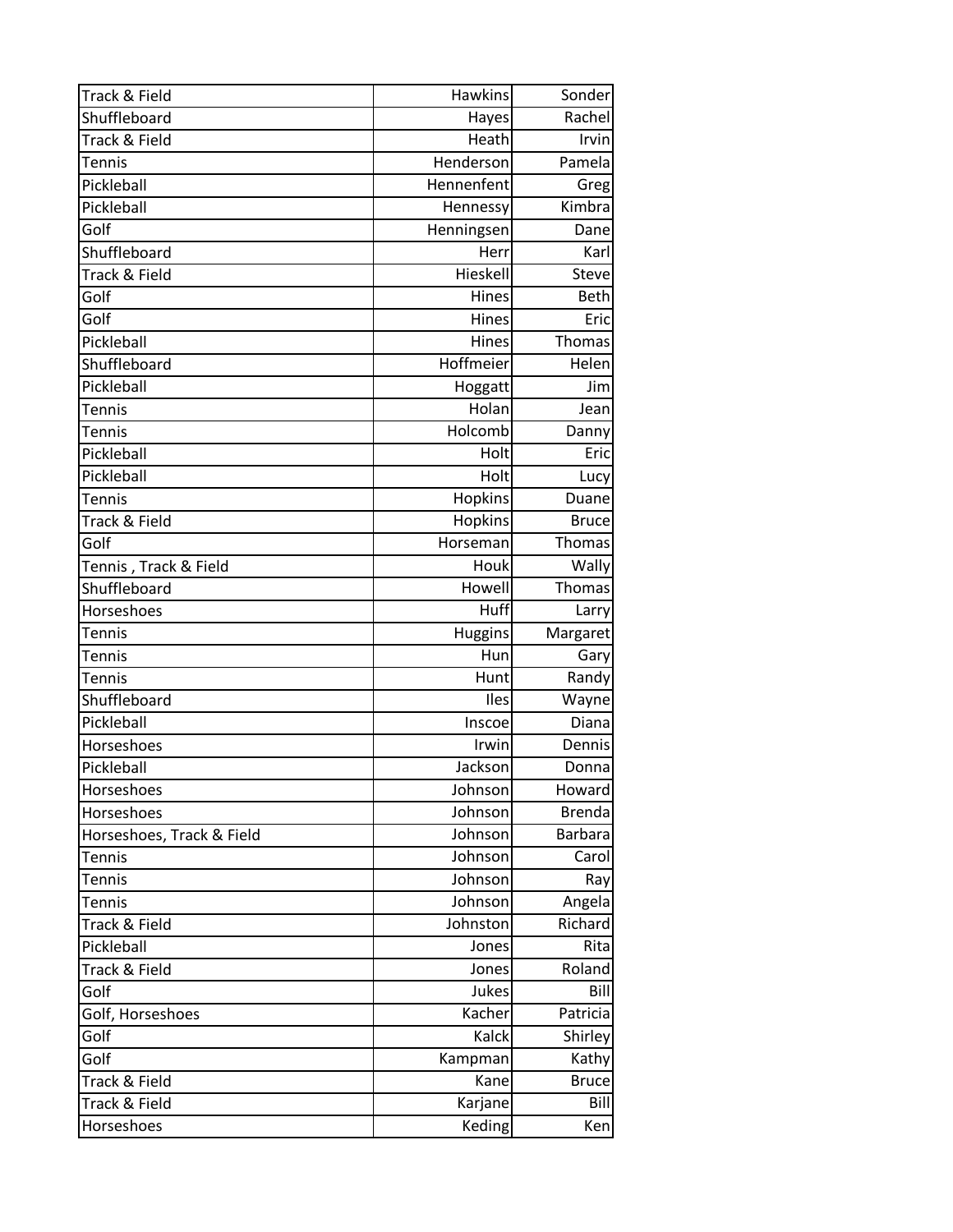| Pickleball                              | Keezel               | Ken            |
|-----------------------------------------|----------------------|----------------|
| Horseshoes                              | Kellestine           | Warren         |
| Shuffleboard                            | Kelly                | Patricia       |
| Pickleball                              | Kennedy              | Doris          |
| Golf                                    | Kent                 | <b>Nick</b>    |
| Golf                                    | Keser                | James          |
| Golf                                    | Keser                | Jennifer       |
| Golf                                    | Kestler              | Lynn           |
| Golf                                    | Kestler              | Thomas         |
| Tennis                                  | Kieler               | Steven         |
| Horseshoes                              | Kilby                | Larry          |
| Pickleball                              | Kisch                | Lisa           |
| Pickleball                              | <b>Kitchens Cook</b> | Tiffany        |
| Track & Field                           | Kloster              | <b>Becky</b>   |
| Golf                                    | Knight               | John           |
| Golf                                    | Knotts               | Gary           |
| Track & Field                           | Knudstrup            | Patricia       |
| Track & Field                           | Knudstrup            | Michael        |
| Shuffleboard                            | Koboldt              | Bill           |
| Tennis                                  | Koehler              | Don            |
| Horseshoes                              | Konopelky            | Steven         |
| Pickleball                              | <b>Kraus</b>         | <b>Bob</b>     |
| Track & Field                           | Kroger               | Debora         |
| Pickleball                              | Kruse                | Bob            |
| Track & Field                           | Kubelik              | George         |
| Track & Field                           | Kubelik              | Danuta         |
| Shuffleboard                            | Lamb                 | Chris          |
| Horseshoes, Shuffleboard, Track & Field | Lamoureux            | Janet          |
| Tennis                                  | Langston             | <b>Scott</b>   |
| Golf                                    | Lantz                | Susan          |
| Track & Field                           | Larrier              | an             |
| Pickleball                              | Laverty              | Dave           |
| Golf                                    | Lawrey               | Cecelia        |
| Pickleball                              | LeBlanc              | Vivian         |
| Pickleball                              | LeBlanc              | JP             |
| Track & Field                           | Lehman               | Rod            |
| Track & Field                           | Lehmann              | Ethel          |
| Golf                                    | Lent                 | Richard        |
| Track & Field                           | Leon                 | Alfred         |
| Shuffleboard                            | Lessard              | Joeseph        |
| Pickleball                              | Levine               | Mitch          |
| Golf                                    | Light                | Noval          |
| Golf                                    | Light                | Rex            |
| Golf                                    | Liljequist           | John           |
| Golf                                    | Little               | Chris          |
| Pickleball                              | Littlehales          | Graham         |
| Pickleball                              | Loftus               | <b>Douglas</b> |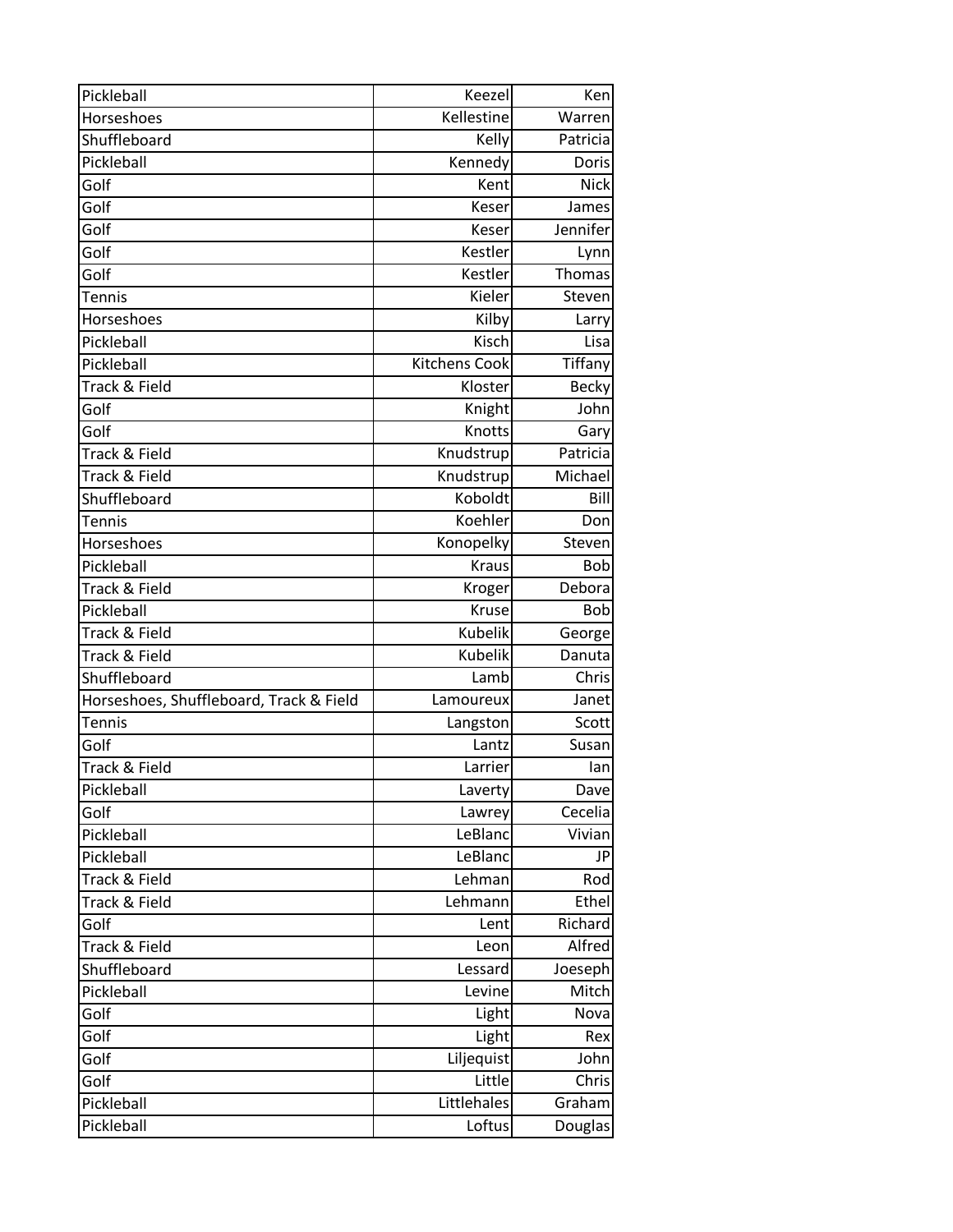| Pickleball               | Louder         | Deb            |
|--------------------------|----------------|----------------|
| Shuffleboard             | Lovell         | Richard        |
| Track & Field            | Lowden         | Cecil          |
| Track & Field            | Lowther        | Jocelyn        |
| Pickleball               | Lycett         | Sharon         |
| Track & Field            | Lyonnais       | Dennis         |
| <b>Tennis</b>            | Lyons          | Chuck          |
| Track & Field            | Lytle          | Hank           |
| Pickleball               | Macchiarella   | Paula          |
| Pickleball               | MacDonald      | Cheryl         |
| Pickleball               | MacDonald      | Stephen        |
| Track & Field            | Macherzynska   | Renata         |
| Shuffleboard             | MacLauchlan    | Jean           |
| Tennis                   | MacNeill       | Greg           |
| Shuffleboard             | Madden         | Byron          |
| Shuffleboard             | Maloley        | Karen          |
| Shuffleboard             | Maloley        | David          |
| Golf                     | Markovich      | Thomas         |
| Pickleball               | Marks          | David          |
| Shuffleboard             | Marquess       | James          |
| Shuffleboard             | Marshall       | David          |
| Shuffleboard             | Marshall       | Gloria         |
| Golf                     | Martin         | Doris          |
| Pickleball               | Martin         | <b>Bradley</b> |
| <b>Tennis</b>            | Martin         | Kim            |
| Track & Field            | Mashburn       | Troy           |
| Tennis                   | Maslin         | <b>Barbara</b> |
| Tennis                   | Maslin         | Earl           |
| Track & Field            | Masterson      | Robert         |
| Pickleball               | Matheny        | Robert         |
| Horseshoes               | Matthews       | Thomas         |
| Tennis                   | Maytubby       | <b>Bruce</b>   |
| Golf                     | McClain        | Jerry          |
| Track & Field            | McConnell      | Chris          |
| Pickleball               | McDonald       | Lynn           |
| Track & Field            | McGillen       | Matt           |
| Pickleball               | McLeod Omawale | Joan           |
| Track & Field            | Mease          | Edward         |
| Horseshoes, Shuffleboard | Meeks          | Lynne          |
| Golf                     | Melchiori      | James          |
| Golf                     | Melchiori      | Julie          |
| Track & Field            | Menkin         | Martin         |
| Pickleball               | <b>Meyers</b>  | William        |
| Pickleball               | Michel         | Judy           |
| Track & Field            | Miller         | Don            |
| Golf                     | Milligan       | Kathey         |
| Shuffleboard             | Minton         | Kimberly       |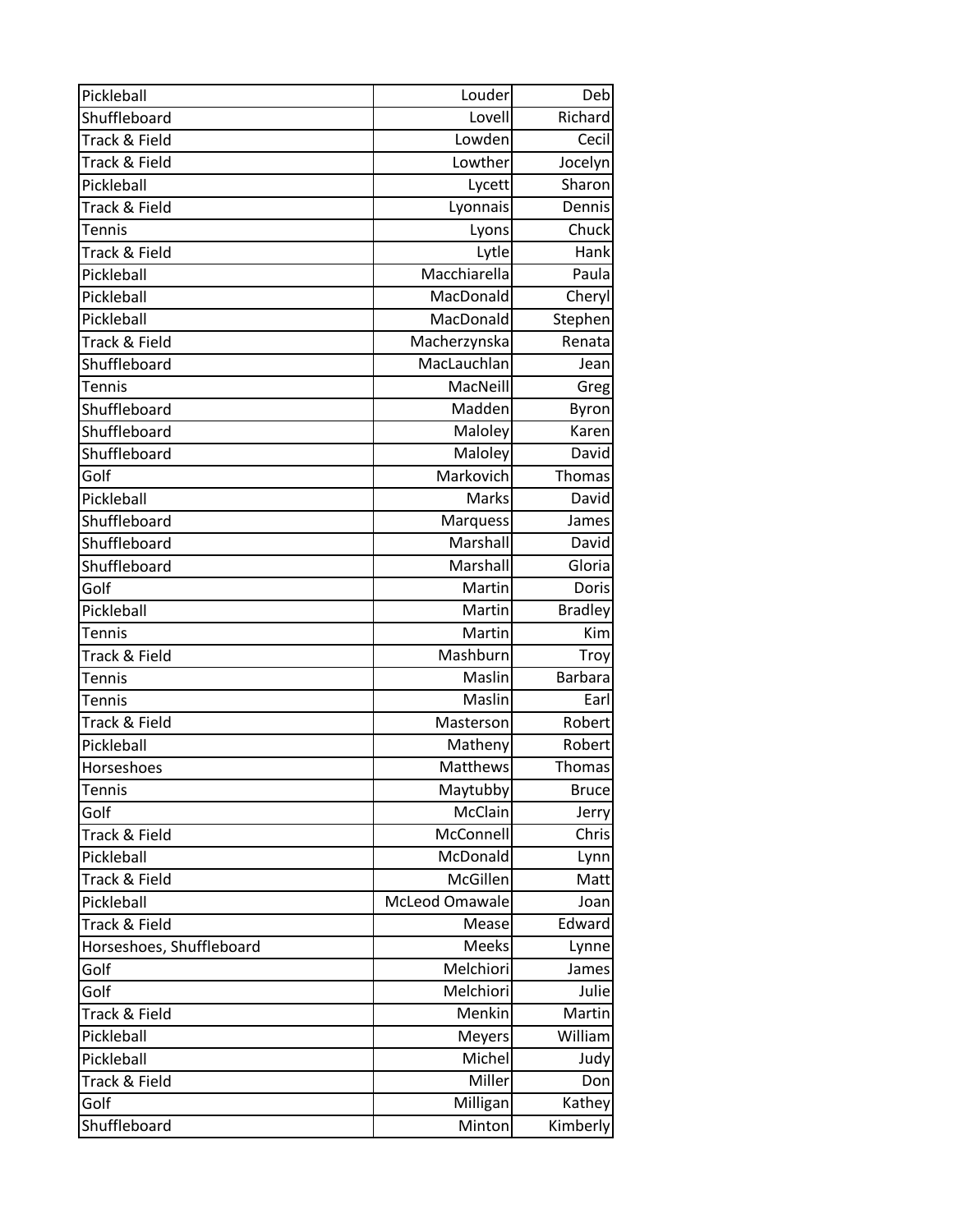| Shuffleboard  | Misch         | Debora       |
|---------------|---------------|--------------|
| Pickleball    | Mitze         | Cindy        |
| Shuffleboard  | Moerman       | Dan          |
| Shuffleboard  | Moerman       | Mary Ann     |
| Track & Field | Monce         | Claude       |
| Track & Field | Montague      | Alan         |
| Pickleball    | Moody         | Jim          |
| Pickleball    | Mooney        | Frank        |
| Shuffleboard  | Moore         | Nyla         |
| Shuffleboard  | Moore         | Norman       |
| Pickleball    | Moreno        | Lynn         |
| Track & Field | Morgan        | Keevan       |
| Pickleball    | Moriarty      | France       |
| Pickleball    | Moro          | Ann          |
| Golf          | Morrison      | Dewey        |
| Golf          | Morrison      | Nancy        |
| Golf          | Morrow        | Hubert       |
| Shuffleboard  | Morse         | Michael      |
| Shuffleboard  | Mountain      | Faye         |
| Shuffleboard  | Mountain      | Donna        |
| <b>Tennis</b> | Mudge         | Angie        |
| Tennis        | Mueller       | Catherine    |
| <b>Tennis</b> | Mueller       | David        |
| Track & Field | Mulhearn      | John         |
| Golf          | Murray        | Michelle     |
| Golf          | Murray        | William      |
| Shuffleboard  | Murray        | Carol        |
| Shuffleboard  | Murray        | Kenneth      |
| Golf          | Nebel         | Bob          |
| Horseshoes    | Neeser        | Sherry       |
| Horseshoes    | Neeser        | Steven       |
| Pickleball    | Nelson        | John         |
| Shuffleboard  | Nemcosky      | <b>Bruce</b> |
| Golf          | Nenno         | Carol        |
| <b>Tennis</b> | Nichols       | Charles      |
| Horseshoes    | <b>Nipe</b>   | Manley       |
| Tennis        | Noah          | Willam       |
| Pickleball    | Noffsinger    | Marilyn      |
| Track & Field | Noland        | Gail         |
| Horseshoes    | Nordquist     | Carl         |
| <b>Tennis</b> | Norfolk       | Jim          |
| Track & Field | Novak         | Adam         |
| <b>Tennis</b> | Nuti de Biasi | Merlin       |
| <b>Tennis</b> | Oeters        | Dee          |
| Pickleball    | Offidani      | Cheryl       |
| <b>Tennis</b> | Ollia         | Farrokh      |
| Golf          | Osburn        | Lamar        |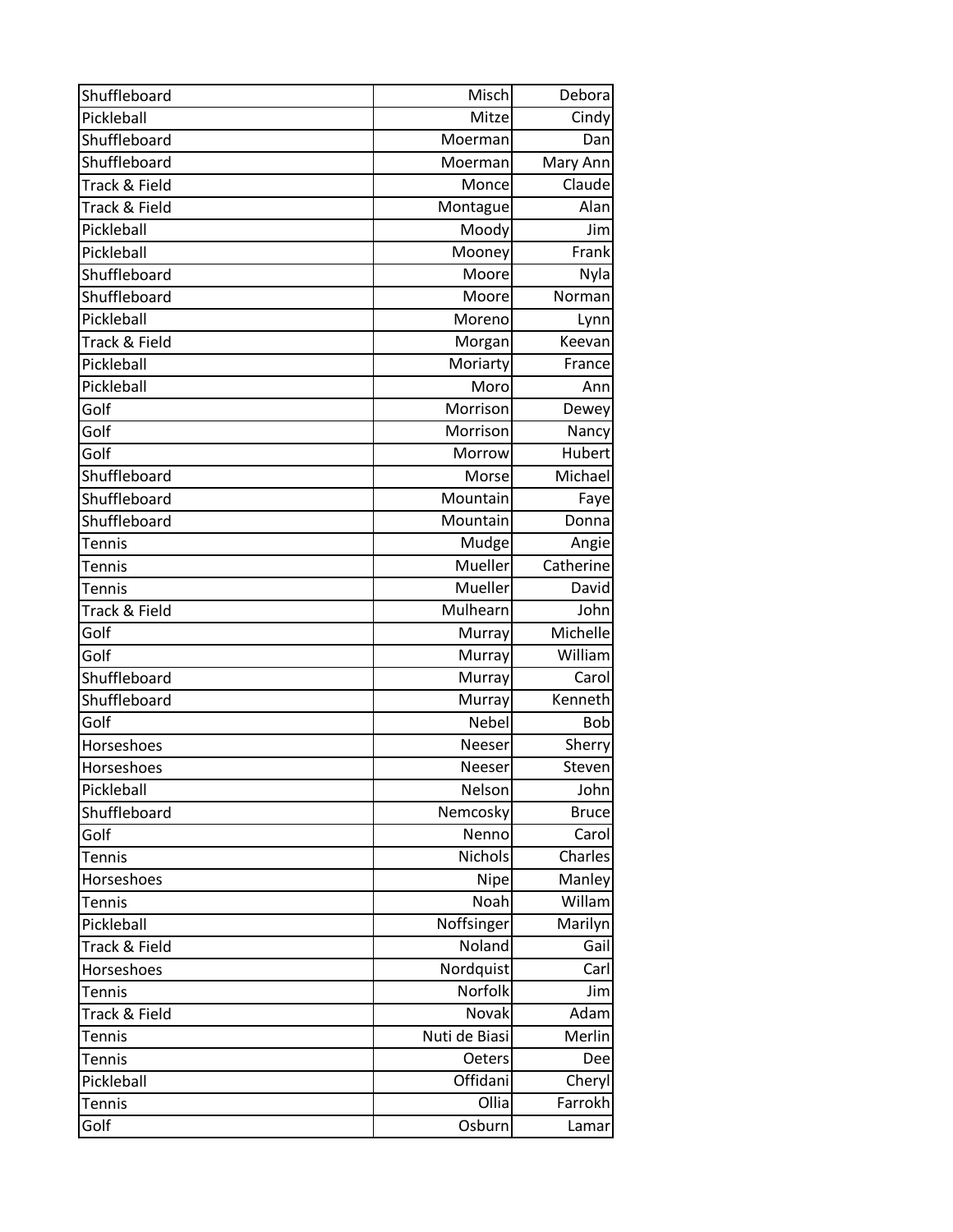| Track & Field                   | Oulianov   | Viatcheslav  |
|---------------------------------|------------|--------------|
| Shuffleboard                    | Packard    | Roy          |
| Shuffleboard, Track & Field     | Palas      | Julie        |
| Pickleball                      | Palmer     | Carrie       |
| Pickleball                      | Patrick    | Robert       |
| Track & Field                   | Paulding   | Ulysses      |
| Pickleball                      | Pearson    | Jim          |
| Track & Field                   | Peck       | Peggy        |
| Pickleball                      | Penfield   | Gary         |
| Golf                            | Pepin      | Richard      |
| Golf                            | Pepin      | Lionel       |
| Golf                            | Perrine    | Dee          |
| Tennis                          | Petaccio   | Vincent      |
| Track & Field                   | Pfeiffer   | <b>Bob</b>   |
| Golf                            | Phillips   | Godwin       |
| Horseshoes                      | Phillips   | James        |
| Track & Field                   | Phillips   | Web          |
| <b>Tennis</b>                   | Pickern    | Michael      |
| Track & Field                   | Pierce     | Nancy        |
| Tennis                          | Platania   | Vic          |
| Tennis                          | Platania   | Janet        |
| Horseshoes                      | Ponstein   | Richard      |
| Pickleball                      | Poppas     | Tom          |
| Golf                            | Potter     | Dorothea     |
| Pickleball                      | Prentice   | John         |
| Golf, Horseshoes, Track & Field | Prevatt    | Susan        |
| Track & Field                   | Price      | Ralph        |
| <b>Tennis</b>                   | Pride      | Jean         |
| Tennis                          | Priest     | Thomas       |
| Pickleball                      | Prilliman  | Lani         |
| <b>Tennis</b>                   | Pritchett  | Donald       |
| Pickleball                      | Putnam     | Russell      |
| Tennis                          | Pyle       | Debbie       |
| Pickleball                      | Raffone    | Larry        |
| Track & Field                   | Ragon      | Donald       |
| Golf                            | Rainwater  | Thomas       |
| Golf                            | Rainwater  | Theresa      |
| Tennis                          | Recht      | <b>Barry</b> |
| Pickleball                      | Reed       | <b>Bruce</b> |
| Track & Field                   | Rehn       | Rob          |
| Track & Field                   | Reyes      | Miguel       |
| Golf                            | Reynolds   | Garland      |
| Pickleball                      | Reynolds   | Diane        |
| Track & Field                   | Rheinhardt | Dorothy      |
| Tennis, Track & Field           | Rickheit   | Meredith     |
| Golf                            | Ringham    | George       |
| Golf                            | Ringham    | George       |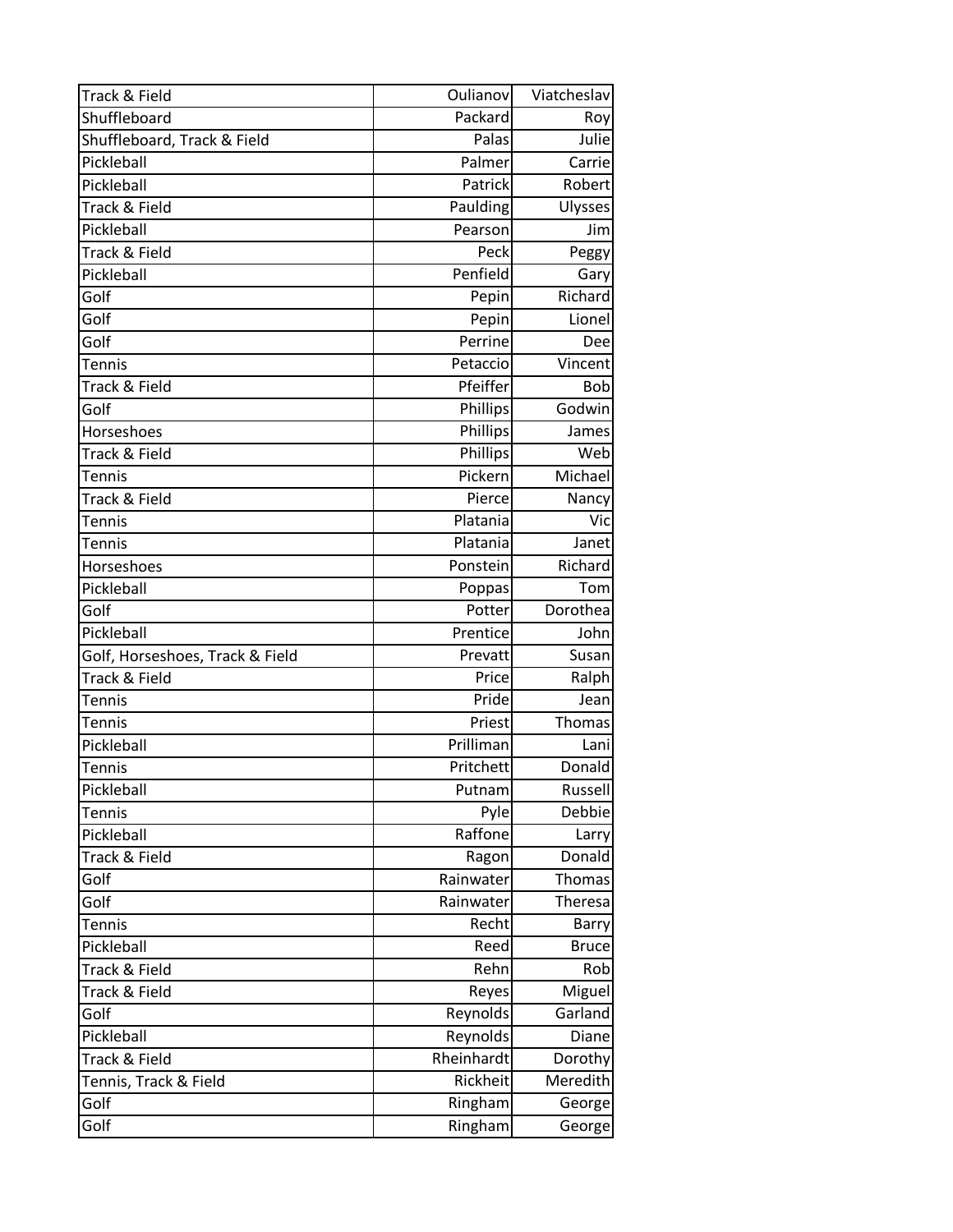| Track & Field               | Rivera     | Victor         |
|-----------------------------|------------|----------------|
| Shuffleboard                | Roan       | Larry          |
| Shuffleboard                | Roberge    | <b>Beverly</b> |
| Pickleball                  | Robertson  | Andrea         |
| Track & Field               | Rogers     | <b>Steve</b>   |
| Golf                        | Rollins    | Carolyn        |
| Pickleball                  | Rosado     | Jose           |
| Track & Field               | Rosario    | Victor         |
| Track & Field               | Rosario    | Josue          |
| Pickleball                  | Rovegno    | Inez           |
| Pickleball                  | Russo      | Frank          |
| Pickleball                  | Russo      | Frank          |
| <b>Tennis</b>               | Rutkowski  | Gordon         |
| Tennis                      | Saidac     | Adrian         |
| Track & Field               | Saltman    | Mickey         |
| Track & Field               | Sampson    | Howie          |
| Tennis                      | Sanchez    | Oscar          |
| Track & Field               | Sanchez    | Neftali        |
| Shuffleboard                | Sarchet    | Robert         |
| Shuffleboard                | Saurino    | Judy           |
| Shuffleboard                | Schaefer   | Joseph         |
| Tennis                      | Scheuer    | Linda          |
| Golf                        | Schipansky | Ron            |
| Shuffleboard                | Schmitt    | Michial        |
| Tennis                      | Schmucker  | Kim            |
| Pickleball                  | Schneider  | Craig          |
| Tennis                      | Schuch     | Penni          |
| Tennis                      | Schuch     | <b>Brian</b>   |
| Horseshoes                  | Schum      | Gary           |
| Shuffleboard                | Seybold    | Thanh          |
| <b>Tennis</b>               | Shafer     | Rodney         |
| Shuffleboard                | Shaffer    | William        |
| Golf                        | Sharpe     | Linda          |
| Golf                        | Sharpe     | Ron            |
| Shuffleboard                | Shaw       | John           |
| Track & Field               | Shaw       | Kendal         |
| Shuffleboard                | Shepherd   | Raymond        |
| Golf                        | Sherwood   | Leonard        |
| Pickleball                  | Shianna    | Peter          |
| Shuffleboard                | Shumanski  | Lois           |
| Track & Field               | Shupe      | Nancy          |
| Tennis                      | Sisemore   | Peggy          |
| Horseshoes                  | Siskavich  | Bernard        |
| Track & Field               | Skarda     | Janet          |
| Shuffleboard, Track & Field | Slaten     | Jeff           |
| <b>Tennis</b>               | Smith      | Anna Marie     |
| <b>Tennis</b>               | Smith      | Roger          |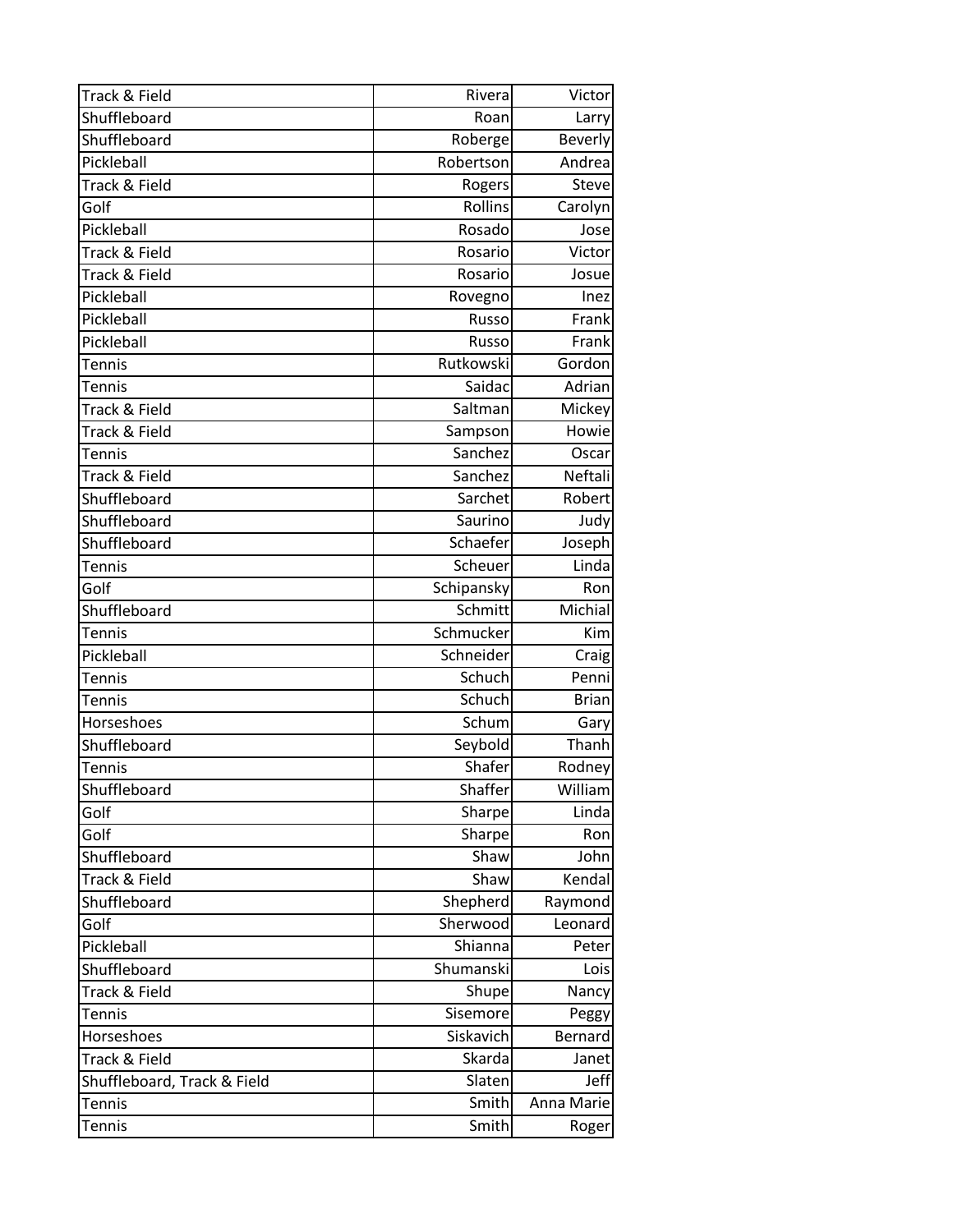| Track & Field             | Smith          | Alfred         |
|---------------------------|----------------|----------------|
| Track & Field             | Smith          | Audrey         |
| Track & Field             | Smith          | Harold         |
| Shuffleboard              | Spangler       | Rebecca        |
| Shuffleboard              | Spangler       | Ron            |
| Pickleball                | Spano          | Jana           |
| Shuffleboard              | Spitzer        | Patricia       |
| Pickleball                | Stafford       | Debbie         |
| Pickleball                | Stahl          | Jeannie        |
| Shuffleboard              | Stanley        | Larry          |
| Shuffleboard              | Stanley        | Janis          |
| Shuffleboard              | Stein          | Craig          |
| Pickleball                | Stern          | Peter          |
| Pickleball                | Stewart        | David          |
| Shuffleboard              | Stewart        | Ronald         |
| Tennis                    | <b>Stine</b>   | Mary           |
| Pickleball                | <b>Stokes</b>  | Jimmie         |
| Golf                      | Sutliff        | Charlene       |
| Golf, Track & Field       | Sutliff        | Al             |
| Tennis                    | Sweeney        | <b>Barbara</b> |
| <b>Tennis</b>             | Sykes          | <b>Bettye</b>  |
| Golf                      | <b>Szucs</b>   | Louis          |
| Golf                      | Szymanski      | <b>Barb</b>    |
| Pickleball                | <b>Tarpley</b> | Cathie         |
| Golf, Tennis              | Taylor         | Mary           |
| Golf, Tennis              | Taylor         | Gary           |
| Track & Field             | Taylor         | James          |
| Track & Field             | Templin        | Eric           |
| Track & Field             | Thierman       | Michael        |
| Track & Field             | Thornhill      | Tri            |
| Pickleball                | Tobin          | Ron            |
| Pickleball                | Toole          | Allen          |
| Pickleball                | Trafalski      | <b>Jack</b>    |
| Pickleball                | Tranquellino   | Frank          |
| <b>Tennis</b>             | Trembley       | Dorothy        |
| Track & Field             | <b>Truax</b>   | William        |
| Shuffleboard              | Tulloch        | Wayne          |
| Shuffleboard              | Van Beek       | Carol          |
| Shuffleboard              | Van Beek       | Roger          |
| Track & Field             | Villard        | Marvin         |
| Track & Field             | Volpe          | Marc           |
| Tennis                    | Waldrip        | Deborah        |
| Golf                      | Walker         | Sherie         |
| Horseshoes, Track & Field | Wardner        | John           |
| Track & Field             | Warren         | John           |
| Golf                      | Watkins        | Larry          |
| Tennis                    | Waye           | Thomas         |